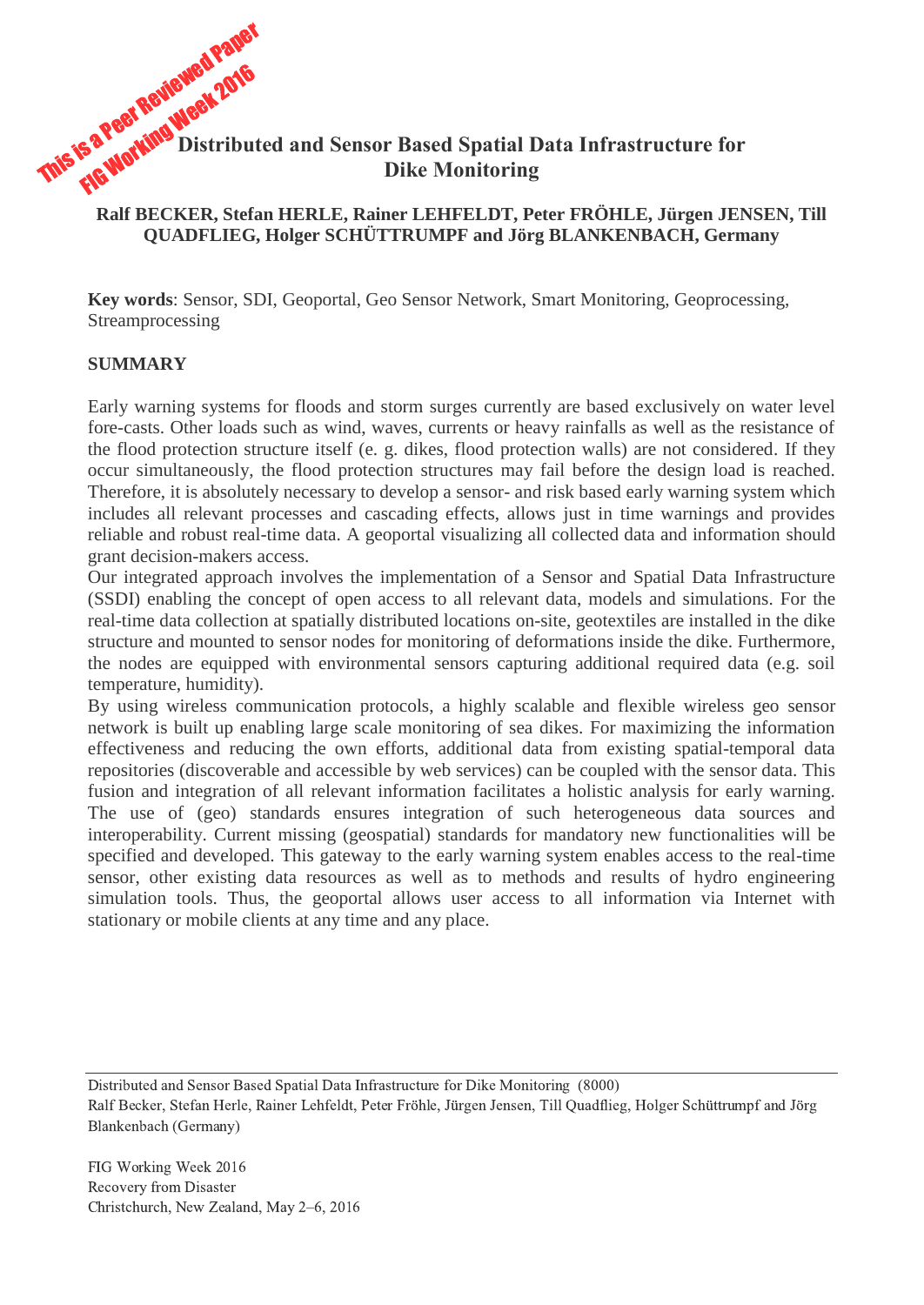# **Distributed and Sensor Based Spatial Data Infrastructure for Dike Monitoring**

### **Ralf BECKER, Stefan HERLE, Rainer LEHFELDT, Peter FRÖHLE, Jürgen JENSEN, Till QUADFLIEG, Holger SCHÜTTRUMPF and Jörg BLANKENBACH, Germany**

### **1. INTRODUCTION**

The German Federal Ministry of Education and Research (BMBF) and the German Research Foundation (DFG) have identified the necessity to foster methods for early detection of natural risks, especially intensified by cascading effects and using innovative sensor and information technologies.

One of the main hazards is the failure of coastal dikes triggered by water and wind of the North Sea. Seadikes and estuarine dikes represent the main coastal protection structures in Germany and protect low lying areas in the northern federal states (e.g. Schleswig-Holstein). More than 2,400,000 people and an area of more than 12,000 km² are protected by more than 1,200 km of sea dikes and estuarine dikes in Germany (Schüttrumpf, 2008). Although the affected landmass is not comparable to flooded landmass in other parts of the world, the density of population and economic value in Germany gives protection a high importance. For example, in the city of Hamburg the protected value by estuarine dikes is more than 10 Billions of Euro, in Schleswig-Holstein more than 47 Billions of Euro (Schüttrumpf, 2008). Taking these numbers into account, it is obvious that the safety of these structures has a tremendous relevance for all activities in coastal areas.

Nowadays, early warning systems are only based on water level observations and predictions. It is well understood, that wind, waves, currents and the resistance of sea dikes towards wind and waves play also a pivotal role in dike safety. Therefore, it is required to establish an early warning system taking all parts of the chain of events within a risk based approach into account by combining different sensor and third party data, prediction models, marine data infrastructures and smart technologies. It should operate in real time, allow access to all data and results at any time and any place and has to consider international standards for data definition and exchange.

The presented project called "EarlyDike" focuses primarily on the development of techniques and modeling tools which are required for an innovative and intelligent risk- and sensor-based early warning-system for coastal and estuarine dikes. Using these developments the German authorities can fulfill their responsibility for up-to-date coastal protection.

## **2. EARLYDIKE - A RISK- AND SENSOR-BASED EARLY WARNING-SYSTEM**

EarlyDike aims at supporting authorities in making smart just-in-time decision based on relevant and processed information. Such an intelligent risk- and sensor-based early warning-system needs several different input data, indicators and simulators to decide about the risk of a (dike) failure, its probability and its consequences of inundation areas and the necessity of evacuation of population and protection of economic values. The project is therefore divided up in 5 packages (Fig. 1):

Distributed and Sensor Based Spatial Data Infrastructure for Dike Monitoring (8000) Ralf Becker, Stefan Herle, Rainer Lehfeldt, Peter Fröhle, Jürgen Jensen, Till Quadflieg, Holger Schüttrumpf and Jörg Blankenbach (Germany)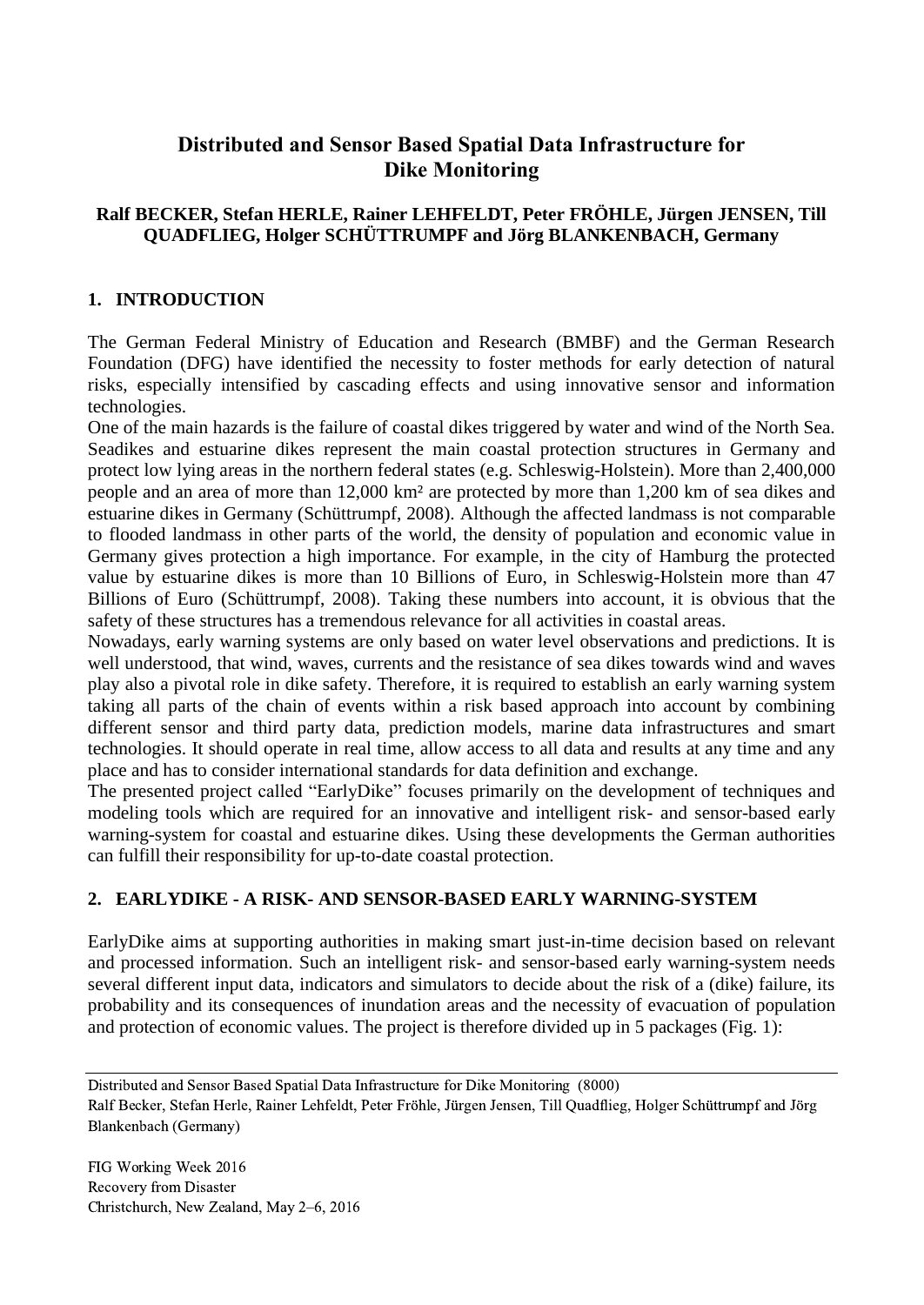- Storm Surge Monitor and Simulator
- Wave Monitor and Simulator
- Dike Monitor and Simulator
- Flood Simulator
- Geoportal, Sensor and Spatial Data Infrastructure

The project requires different key competences and knowledge which leads to an interdisciplinary team of research institutes working on the different packages.



Fig. 1: Packages of EarlyDike-project

### **2.1 Storm Surge Monitor and Simulator**

The "Storm Surge Monitor and Simulator" package covers the development of a statistical storm surge model by using observation and model data as a basis for a storm surge simulation. Mainly responsible for this package is the Research Institute for Water and Environment at University of Siegen (fwu) (Fig. 2). The work constitutes of water level forecasts (up to three days ahead) for the entire German North Sea coastline with a high temporal (at least 15-minute values) and, more importantly, a high spatial resolution, i.e. continuously every few kilometers along the coastal defense line will be provided. Optimized tidal predictions for the shallow German Bight, point wise water level forecasts of the Federal Maritime and Hydrographic Agency (BSH), and wind forecasts from the German Weather Service (DWD) taken into account, water level forecasts will be available for the entire German North Sea coastline.

Distributed and Sensor Based Spatial Data Infrastructure for Dike Monitoring (8000)

Ralf Becker, Stefan Herle, Rainer Lehfeldt, Peter Fröhle, Jürgen Jensen, Till Quadflieg, Holger Schüttrumpf and Jörg Blankenbach (Germany)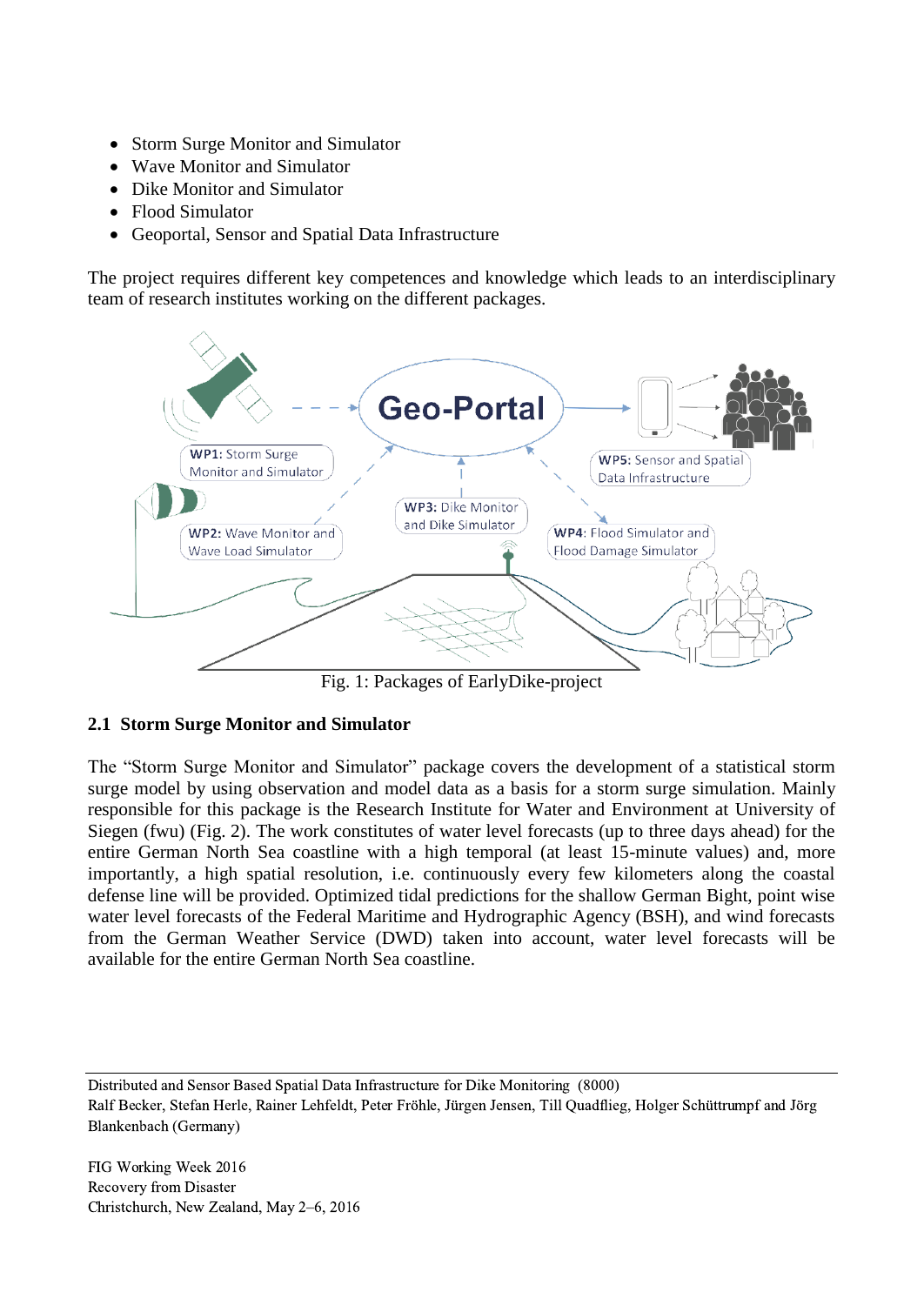### **2.2 Wave Monitor and Simulator**

Based on observations of e.g. wind or water level and the influence and behavior of waves with a statistical wave model, a wave simulator is developed. High accuracy wave impact nowcasts and forecasts as operational systems with a temporal resolution of  $\Delta t = 1h$  and depending on the local geomorphological formation with a spatial resolution of up to a few 100m will be provided. The Institute of River and Coastal Engineering at Hamburg's University of Technology (TUHH WB) is responsible leading partner of this package.



Fig. 2: EarlyDike: Organisation structure and work program

## **2.3 Dike Monitor and Simulator**

In the third package the dike construction itself will be real-time-monitored by sensors for soil temperature, soil moisture and by newly developed smart "geotextiles". Taking into account the influences of soil temperature and soil moisture, the geotextile will be able to identify stress and deformation (strain). Both, strain and moisture can be measured by the change in electrical resistance of special sensor yarns. The specification of the required configuration and spatial resolution in the measurement points is integral part of the research. This package is led by the Institut fuer Textiltechnik (ITA) and the Institute of Hydraulic Engineering and Water Resources Management (IWW) at the RWTH Aachen University.

Distributed and Sensor Based Spatial Data Infrastructure for Dike Monitoring (8000) Ralf Becker, Stefan Herle, Rainer Lehfeldt, Peter Fröhle, Jürgen Jensen, Till Quadflieg, Holger Schüttrumpf and Jörg Blankenbach (Germany)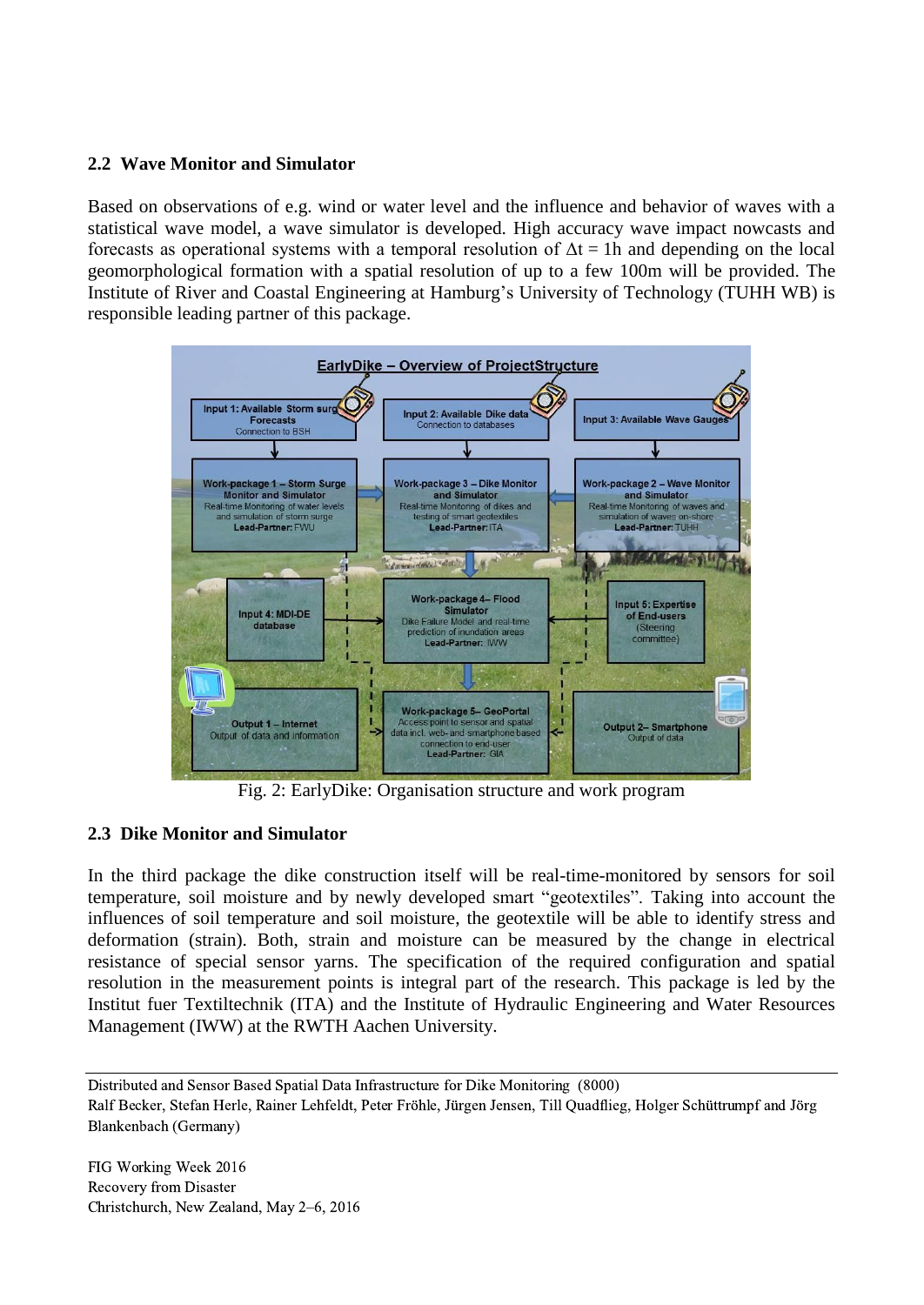### **2.4 Flood Simulator**

The "Flood Simulator" is implemented by IWW. It computes predictions of inundation areas in the case of an expected dike failure on the basis of the simulators of the prior packages. The resolution of the computation of the flood simulator solely depends on the geospatial data input. **2.5 GeoPortal, Sensor and Spatial Data Infrastructure (SSDI)**

An early warning system for dike failures and resulting flooding events, as described in the subsections before, requires permanent monitoring of changes of the physical parameters (waves, water levels, dike) and forecast of changes and impacts. The working package, "GeoPortal, Sensor and Spatial Data Infrastructure" deals with the integration and fusion of the geo sensor networks, simulations and other spatial data into a single service-oriented architecture (SOA). In addition, dissemination channels like a web portal will be realized. The Geodetic Institute and Chair for Computing in Civil Engineering & Geo Information Systems at the RWTH Aachen University (gia) and the Federal Waterways Engineering and Research Institute (BSW) are the responsible partners for this package. The GeoPortal is the interconnecting part for data input, exchange and output. This paper focuses mainly on the integration of data and results of the previously briefly described packages and the setup of a web-based geoportal.

## **3. ASPECTS OF DATA INPUT, DATA EXCHANGE AND DATA OUTPUT**

The EarlyDike geoportal provides access to the input data for the different simulators and models captured by in-situ sensors or received from third parties. Further, a user interface is to be implemented enabling the integration of the simulators and exploration of the corresponding results. Several institutions like the German Meteorological Service (DWD) or the Federal Maritime and Hydrographic Agency of Germany (BSH) already offer data which can be utilized to run our simulations. These datasets can be retrieved on demand via data carriers or FTP server. Although there exists already some standardized services, the main procedure of requesting this data still involves high manual efforts which also lead to issues in reliability and timeliness of data. A more sophisticated approach implies using web services to reduce manual efforts and enhance data quality. Therefore, the concept of Spatial Data Infrastructures (SDI) is to be applied.

### **3.1 Spatial Data Infrastructures**

Data networks for spatial information (SDI) are currently built up worldwide improving the availability and the exchange of spatial related data (Groot 2003, Bocher & Neteler 2012, Harvey et al. 2012). Generally, a SDI provides user access to many voluminous geospatial datasets via a consistent infrastructure (Schleyer et al. 2014). SDIs are currently established in different levels by governments in the European Union (EU) member states (Craglia & Annoni 2006, Thomas 2013) and for different themes. The Germany-wide SDI "Geodateninfrastruktur Deutschland" (GDI-DE) is a network of the state of Germany, its federal members and local authorities for spatial data access. It is integrated into the EU INSPIRE infrastructure. A current state report of GDI-DE is published by the "Lenkungsgremium GDI-DE" (BKG 2013). Regarding waters and coastal

Distributed and Sensor Based Spatial Data Infrastructure for Dike Monitoring (8000) Ralf Becker, Stefan Herle, Rainer Lehfeldt, Peter Fröhle, Jürgen Jensen, Till Quadflieg, Holger Schüttrumpf and Jörg Blankenbach (Germany)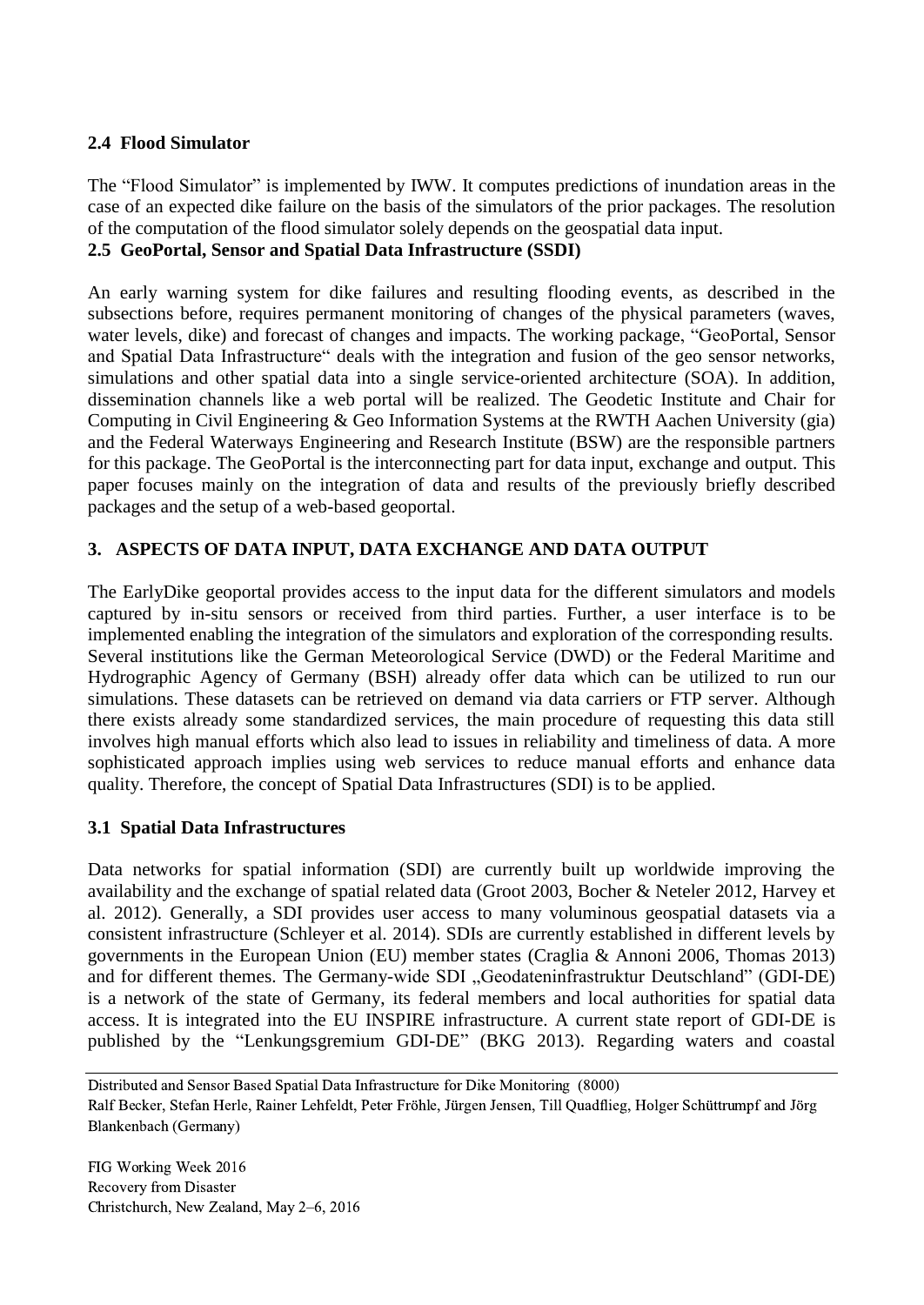protection, the publicly funded marine spatial data infrastructure Germany (MDI-DE) (Lehfeldt  $\&$ Melles 2011, Rüh & Bill 2012) (fusing former NOKIS and GDI-BSH) integrates data resources for coastal engineering, marine environment, and maritime conservation from different German federal states and national agencies. Web portals are often deployed to discover, view, access, and query geo information via the Internet (Bernard et al. 2005). These so-called geoportals serve as central access points to spatial data infrastructures, e.g. the GeoPortal NRW or the portals of the Metropolregions Hamburg and Berlin. Other existing geoportals provide access to georeferenced information of different themes like energy, land use, etc. For the EarlyDike specific data and simulation results, an own SDI will be set up and a geoportal will be created to explore this data.

### **3.2 In-situ data - Wireless Sensor technology**

Since the provided datasets by external SDIs are not sufficient as input data for dike simulations, the seadike itself has to be enriched by in-situ sensors capturing crucial observation values for monitoring and simulating the inner state of the dike. The sensor data should be transmitted in realtime to the database and the simulators. Additionally, the monitoring stations should be spatially spread over the whole dike to assure an area-covering monitoring. Since the utilization of innovative geo textiles is a new concept in dike monitoring, defining useful specifications for e.g. accuracy, timelines and spatial resolution is part of the research. These requirements lead to an architecture called Wireless Geo Sensor Network (WGSN). (Wireless) sensor technology has rapidly developed in the past years and became interesting for more and more disciplines. Current sensor nodes can be equipped with multiple sensors for capturing environmental parameters (e.g. air temperature, air pollution, water quality, etc.). Due to the ongoing improvements, geo sensor networks are increasingly utilized to monitor Earth's phenomena. Examples are disaster management, environmental monitoring, public security or urban flooding (Iyengar & Brooks 2012, Akyildiz & Vuran 2010, Pengel et al. 2013). At each measuring site the needed parameters (see 2.3)have to be collected. All different kinds of sensors at one location are aggregated and mounted at a single sensor node in our network.

## **3.3 Standardization**

Using data of different sources, standards for data formats and exchange are essential. Standardization initiatives aim at standardizing data structures, data exchange and also sensor definition, description and observation that enables data capturing and joining from different sources.

In Europe the INSPIRE directive (INSPIRE 2007) aims to "establish an infrastructure for spatial information in Europe to support Community environmental policies, and policies or activities which may have an impact on the environment" and is a legislative act for all EU member states. Data structures defined by the INSPIRE directive and its subsequent specification documents are related to the Open Geospatial Consortium (OGC)-standards.

The OGC is a worldwide consortium of companies, government agencies and universities participating in a consensus process to develop public available interface standards. The standards empower technology developers to make complex spatial information and services accessible and

Distributed and Sensor Based Spatial Data Infrastructure for Dike Monitoring (8000)

Ralf Becker, Stefan Herle, Rainer Lehfeldt, Peter Fröhle, Jürgen Jensen, Till Quadflieg, Holger Schüttrumpf and Jörg Blankenbach (Germany)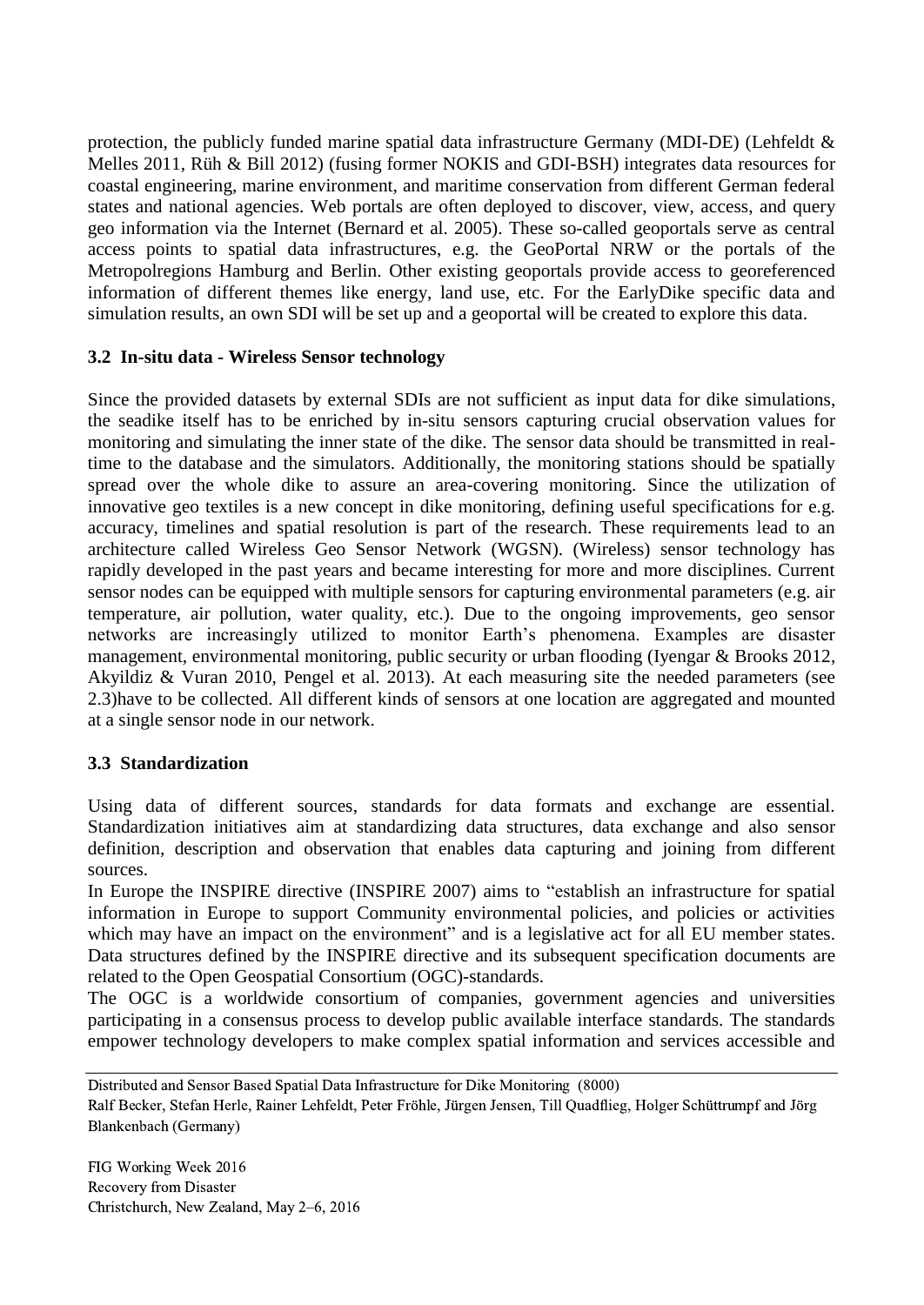useful with all kinds of applications<sup>1</sup>. In particular the OGC web service interface standards (e.g. Web Map Services (WMS), Web Feature Services (WFS)) (Benedict 2005) and the OGC data encoding standards (e.g. GML, O&M, WaterML) are important for the project's objectives of data exchange and data fusion. For improving the integration capacity of geo sensor resources in applications and ensuring interoperability, the OGC originated the Sensor Web Enablement Initiative (SWE) (Grothe & Kooijman 2008). SWE is occasionally used in recent projects, such as OSIRIS utilized for different use cases (e.g. air pollution monitoring) (Jirka et al. 2009), SLEWS for landslide early warning (Walter & Nash 2009) or FluGGS for river basin management (Spies & Heier 2010).

### **4. PROPOSED ARCHITECTURE**

The package "Geoportal, Sensor and Spatial Data Infrastructure" of the EarlyDike project aims at the development of a Sensor and Spatial Data Infrastructure (SSDI) for early warning (Fig. 3). It combines existing spatial-temporal data captured by means of a WGSN. The data will be used in different monitoring and simulation tools and will be provided together with the simulation results to the end-user by a geoportal.



Fig. 3: Sensor and Spatial Data Infrastructure for dike monitoring

1 1 http://www.opengeospatial.org/ogc

Distributed and Sensor Based Spatial Data Infrastructure for Dike Monitoring (8000) Ralf Becker, Stefan Herle, Rainer Lehfeldt, Peter Fröhle, Jürgen Jensen, Till Quadflieg, Holger Schüttrumpf and Jörg Blankenbach (Germany)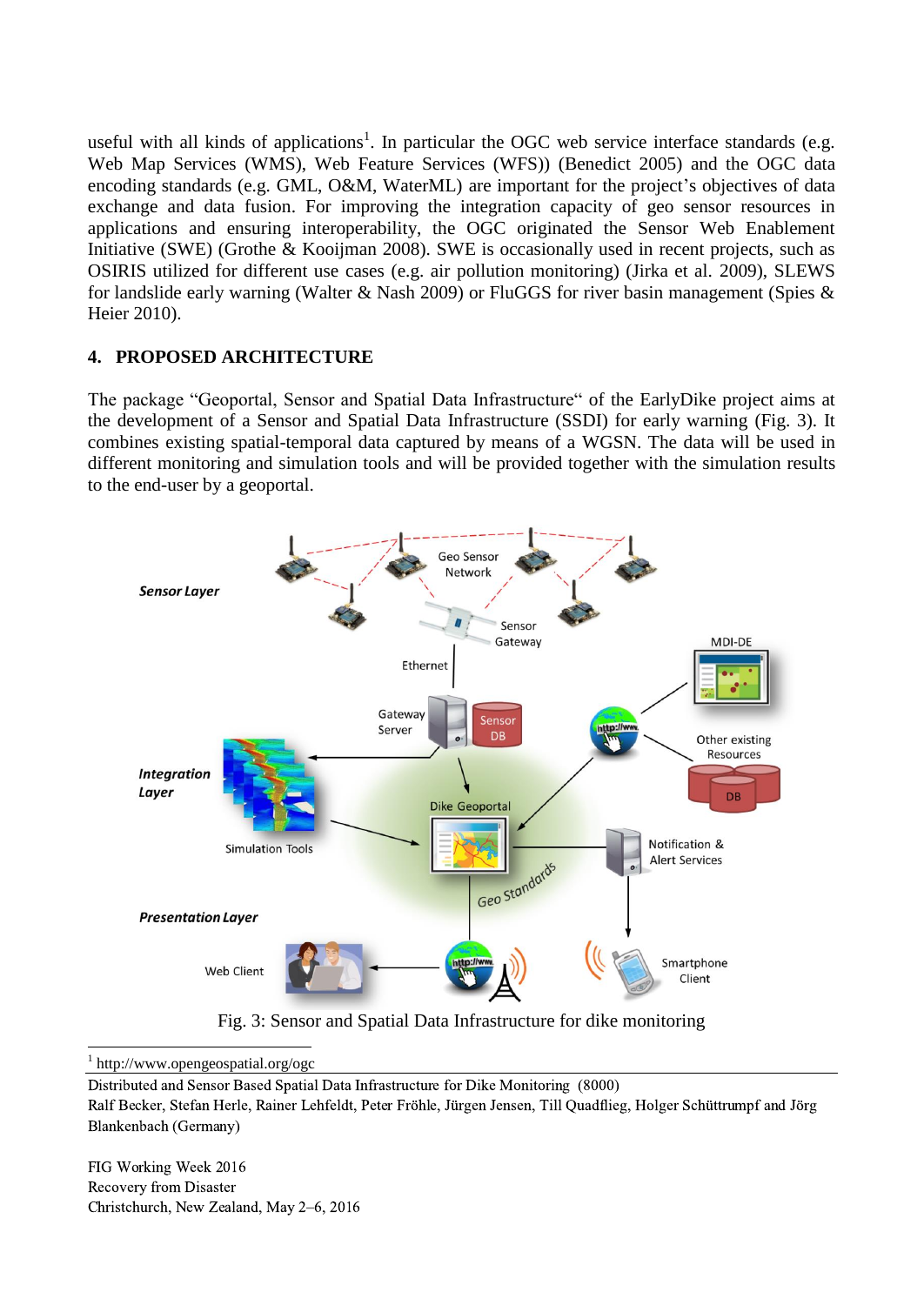The fusion of multiple, heterogeneous data resources in an early warning system is a crucial aspect for a holistic monitoring approach. Thus, physical interfaces to the sensor data, soft-ware interfaces to the external data resources as well as to the monitoring and simulation tools have to be developed and implemented. Following the principal of SOA for distributed software systems, web services are deployed. In order to ensure interoperability, thereby international standards from geo information science defined by INSPIRE of the European Union and the OGC are adapted. Those standards will be – if necessary - extended to hydro engineering simulation tasks.

As central access point to all information a dike geoportal is implemented and deployed. It also enables access from smartphone devices and introduces notification and alert services. Alert messages are created automatically as result of the automatic real-time analysis of the collected sensor data and the connected hydro engineering processing tools. Alerts may not only be given for the present but also as a forecast for future events.

Summarizing, the geoportal has to cover the following four aspects:

- Capturing and processing of in-situ data of the sensor nodes
- Integration of external data sources
- Integration of tools for monitoring and simulation
- Providing and visualization of the data (row data, simulation results etc.)

### **4.1 Inventory of existing information and definition of the requirements**

The definitions of the data types needed and the specification of the simulators' requirements in regard to spatial and temporal resolution, quality and accuracy are formulated in a previous step. Existing data providers and SDIs are browsed for data supply and data accordance to the predefined requirements.

There are plenty external data suppliers like the German authorities for spatial base data of landside topography and orthoimagery (e.g. Landesamt für Vermessung und Geoinformation Schleswig-Holstein), the German authority for climate data DWD or the authority for maritime data BSH. This data can already be utilized as core for monitoring and simulating. The INSPIRE-GEOPORTAL<sup>2</sup> and GDI-DE are considered as useful SDIs on European respectively national level and MDI-DE as a SDI for maritime data of the German coasts.

Interfaces, data formats and update rates are to be specified to connect the different hydraulic engineering simulators and the geoportal. Missing required data (e.g. dike's soil moisture, water level, swell) have to be measured by the WGSN. The required spatial and temporal resolution of the captured data affects the number, the placement, and the configuration of the sensor nodes.

### **4.2 Sensor Layer – Geo Sensor Network**

A Wireless Geo Sensor Network (WGSN) is implemented for the parameter sensing on-site. The WGSN consists basically of sensor nodes, which incorporate geotextiles and environmental

Ralf Becker, Stefan Herle, Rainer Lehfeldt, Peter Fröhle, Jürgen Jensen, Till Quadflieg, Holger Schüttrumpf and Jörg Blankenbach (Germany)

 2 http://inspire-geoportal.ec.europa.eu/

Distributed and Sensor Based Spatial Data Infrastructure for Dike Monitoring (8000)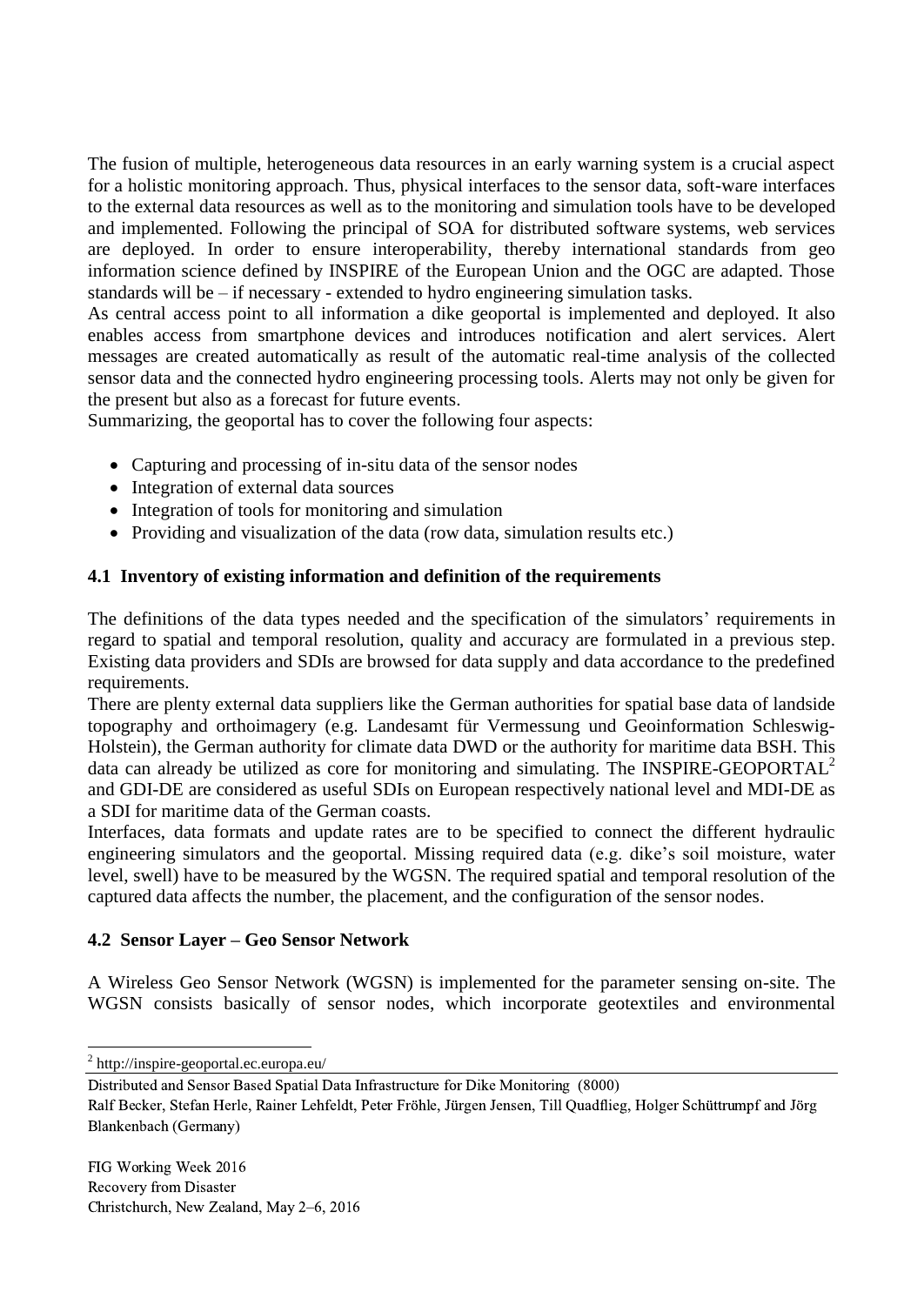monitoring sensors, communication interfaces as well as the power supply. In this project, devices with modular design are configured and equipped with different sensors.

The central aspect is the design of sensor nodes for gathering and coding the measurements of geotextile sensors and supplementary environmental sensors. Therefore in the first step, the physical connection between sensors and the sensor node via standardized interfaces (I2C, SPI or RS232) and if necessary preadapted electrical circuits (e.g. geotextile ITA) are prepared. Depending on the required spatial resolution of the parameters to be sensed, the sensor nodes are equipped with one or more different sensor units. In a subsequent calibration phase besides the general test of functionality, the sensors' characteristics (resolution, accuracy, characteristic line) are analyzed. The acquired calibration functions or look-up tables for each sensor are known and stored in the sensor nodes in order to adjust the measured data.

After the calibration phase, the sensor nodes are programmed for reading data series from each single sensor regarding the required temporal resolution. By means of statistical preprocessing of the collected data series, an average value and quality measure (e.g. standard deviation) are encapsulated to data packets. For flexible deployment of the WGSN, the wireless transmission of the generated packets towards a network gateway is suggested. Therefore, the sensor nodes are linked to each other by a radio communication technology that ensures a self-organized and scalable wireless network. A suitable communication protocol for that purpose is ZigBee PRO which is based on the physical layer and media access control protocol IEEE 802.15.4. ZigBee PRO devices can transmit data over long distances and are able to build a wireless ad hoc network following a mesh topology. Data packets are forwarded hop-by-hop according to the routing entries from the intermediate sensor nodes which act as router in order to reach the network gateway. The network gateway also acts as a data sink collecting the packets of all nodes and afterwards transmitting the gathered information to the integration layer in our architecture.

Based on the ZigBee PRO protocol we use the lately quite popular Internet of Things (IoT) protocol Message and Query Telemetry Transport for sensor networks (MQTT-SN)<sup>3</sup> which is especially useful for Machine-to-Machine communication. An MQTT-SN message (like a normal MQTT message) consists of a topic and a payload, so that e.g. a sensor node can publish a message with the topic "soil temperature" and the payload that consists of the measured temperature value "4.9 °C". The advantage of applying this protocol is that each sensor node can also receive messages from the network.

More precisely, we are using an own extension of the MQTT protocol, the so-called *GeoMQTT* protocol. This extension introduces some additional features compared to the original protocol and is fully compliant with existing MQTT software. Briefly, a GeoMQTT client adds a timestamp and a geographic position to every message. The final protocol stack of our sensor nodes is shown in Figure 4.

<sup>3</sup> [www.mqtt.org](http://www.mqtt.org/)

1

Distributed and Sensor Based Spatial Data Infrastructure for Dike Monitoring (8000)

Ralf Becker, Stefan Herle, Rainer Lehfeldt, Peter Fröhle, Jürgen Jensen, Till Quadflieg, Holger Schüttrumpf and Jörg Blankenbach (Germany)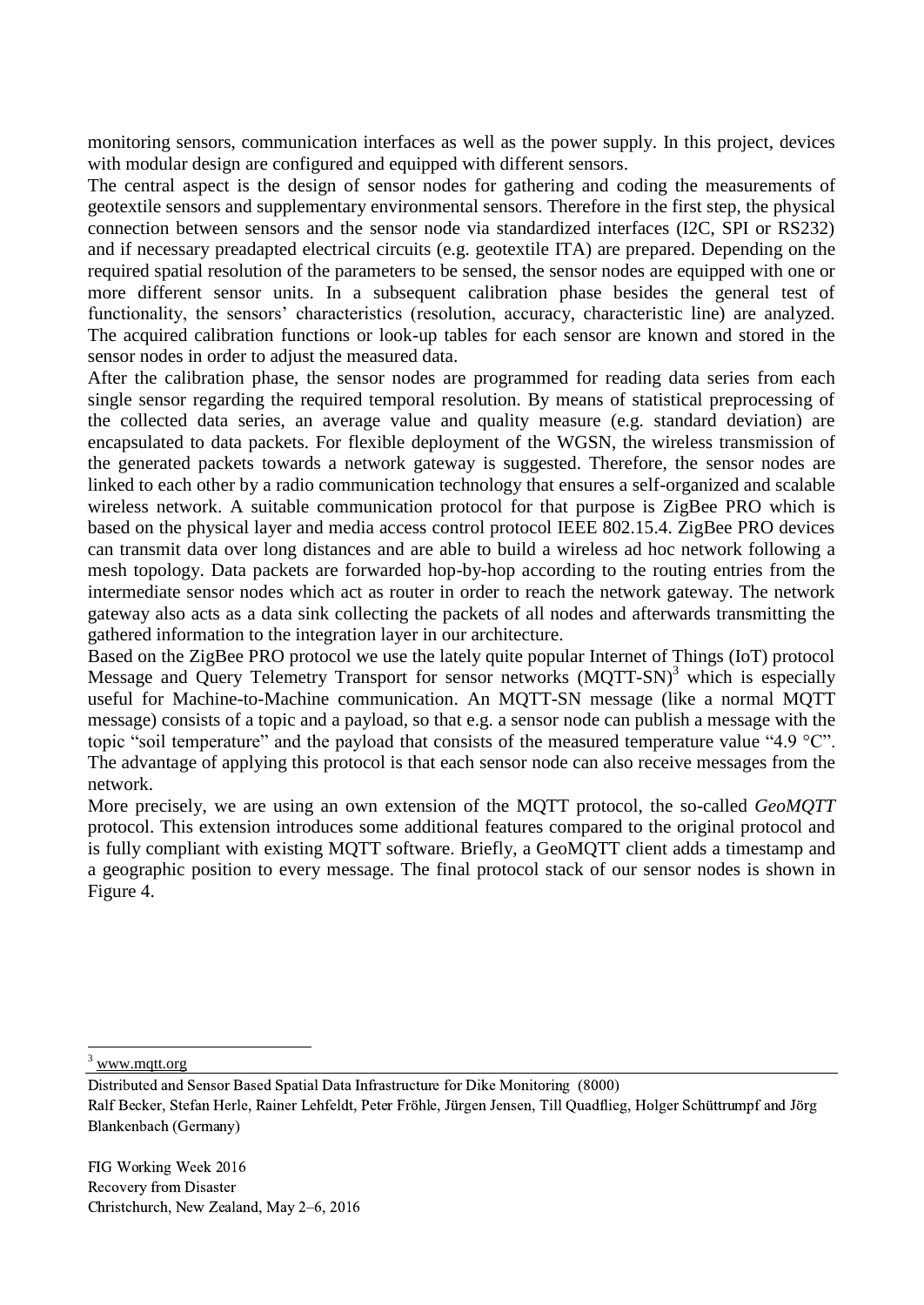

Fig. 4: Protocol stack of one sensor node

Further important aspects to be treated carefully are the synchronization and the power management of the nodes. Synchronization is accomplished by a periodical calibration with a master clock from the network gateway. To achieve a best possible self-sufficient power supply of the battery-operated nodes, some further aspects have to be taken into account:

- Adjustment of the transmission power in the WSN depending on the radio range between the nodes and channel conditions.
- Application of power safe control mechanisms which allow the nodes to go from active mode to sleep mode after transmission. Due to the expected low sensing rates  $(< 1 \text{ sample/min})$  the nodes can sleep most of the time resulting in long battery life.
- Utilization of solar panels for recharging the batteries in case of outdoor application.

## **4.3 Integration Layer**

The integration layer in our proposed architecture merges all the data from different sources. Therefore we adapt the idea of a sensor bus (Broering et al. 2010) whereby all the measured data is temporarily collected in a central component. This bus is basically the second component of the MQTT protocol which is the so-called message broker. The broker receives messages from the clients with a specific topic and disseminates the messages to all clients which are subscribed to the corresponding topics. This way, applications can simply hook in the bus and receive all new messages published on a specific topic. The sensor nodes described in the previous section are directly connected to the broker and are also able to publish and receive messages. Like mentioned before, we are using an extension of the original protocol and therefore, we have implemented a GeoMQTT Broker. This architectural component is shown in Fig. 5.

Distributed and Sensor Based Spatial Data Infrastructure for Dike Monitoring (8000) Ralf Becker, Stefan Herle, Rainer Lehfeldt, Peter Fröhle, Jürgen Jensen, Till Quadflieg, Holger Schüttrumpf and Jörg Blankenbach (Germany)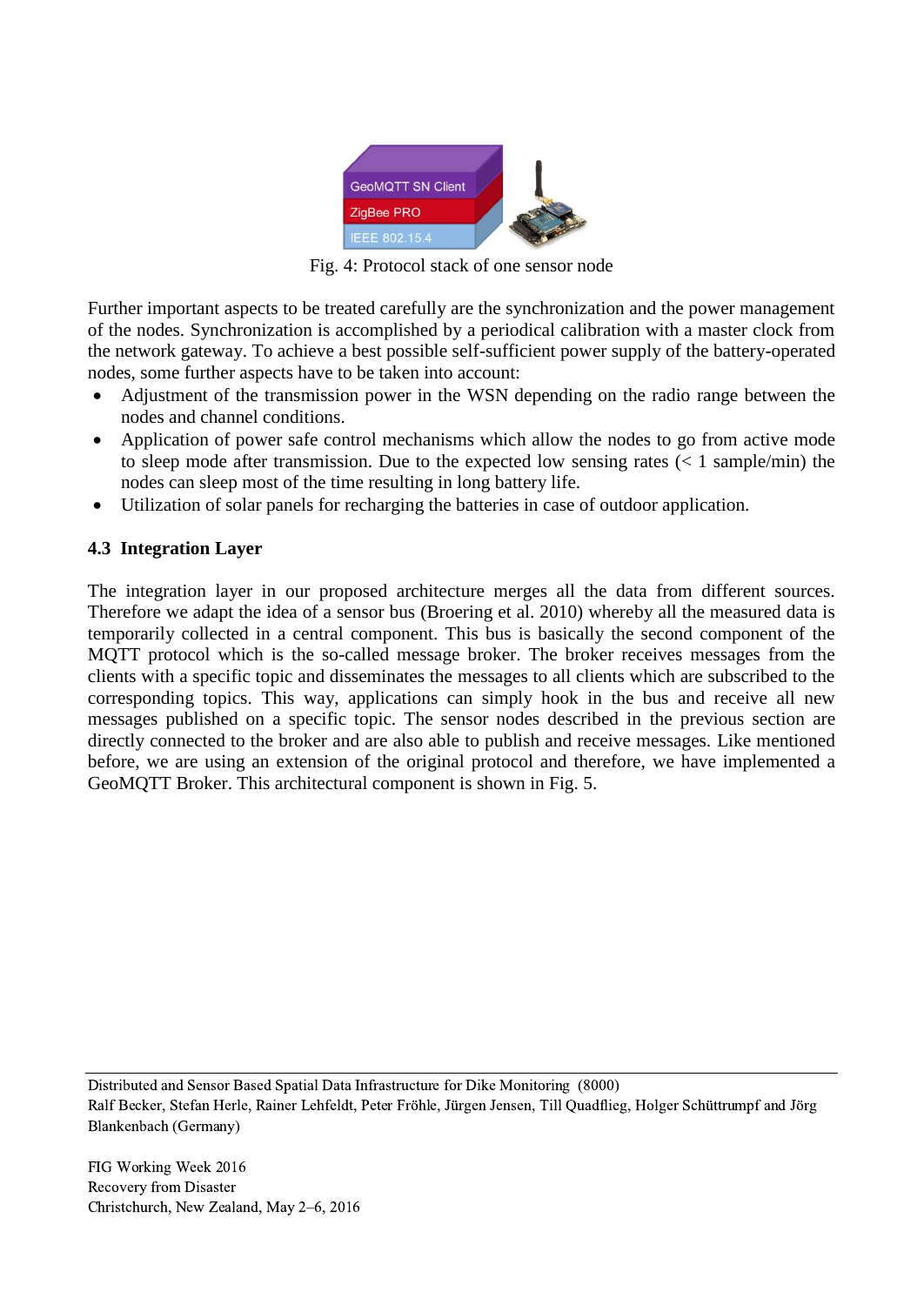

Fig. 5: Event bus as an intermediary layer

However, we try to push the idea of sensor bus even further into a so-called event bus. This newly introduced concept serve not only as a bus for sensor data but also for other data like processed sensor data. Processes can directly hook into the bus waiting for sensor data to arrive, process this data and republish the results to the same bus.

### **4.4 Database and Sensor Observation Service**

For accessing the captured data the OGC's SWE standards will be deployed. For interoperable data management, the OGC standard Sensor Observation Service  $(SOS)^4$  is used. SOS itself requires SensorML and O&M standards<sup>5</sup>. The Sensor Model Language (SensorML)<sup>6</sup> is used to describe the sensor itself whilst the ISO/OGC Observations and Measurements  $(O&M)^7$  is aimed for data modelling and encoding. The standard SOS is also part of a proposal for the INSPIRE maintenance and implementation process for download services<sup>8</sup>. The data captured by the installed WGSN is stored in a spatial (geo) database. A feeder application hooks into the previously described sensor bus and inserts the arriving data tuples into the database.

For the EarlyDike-project the SOS open source implementation of  $52^{\circ}$ North GmbH $^{9}$  is to be used. The underlying Geospatial DBMS PostGIS is a spatial database extension for PostgreSQL objectrelational database. It adds support for geographic objects allowing location queries to be run in

1

9 http://52north.org/communities/sensorweb/sos/

<sup>4</sup> http://www.opengeospatial.org/standards/sos

<sup>5</sup> http://inspire.ec.europa.eu/events/conferences/inspire\_2014/pdfs/18.06\_5\_16.00\_Simon\_Jirka.pdf

<sup>6</sup> http://www.opengeospatial.org/standards/sensorml

<sup>7</sup> http://www.opengeospatial.org/standards/om

<sup>8</sup> [http://inspire.ec.europa.eu/events/conferences/inspire\\_2014/pdfs/workshops/16\\_06\\_09.00/96/](http://inspire.ec.europa.eu/events/conferences/inspire_2014/pdfs/workshops/16_06_09.00/96/) Sos\_In\_The\_Conte xt\_Of\_Inspire.pdf

Distributed and Sensor Based Spatial Data Infrastructure for Dike Monitoring (8000)

Ralf Becker, Stefan Herle, Rainer Lehfeldt, Peter Fröhle, Jürgen Jensen, Till Quadflieg, Holger Schüttrumpf and Jörg Blankenbach (Germany)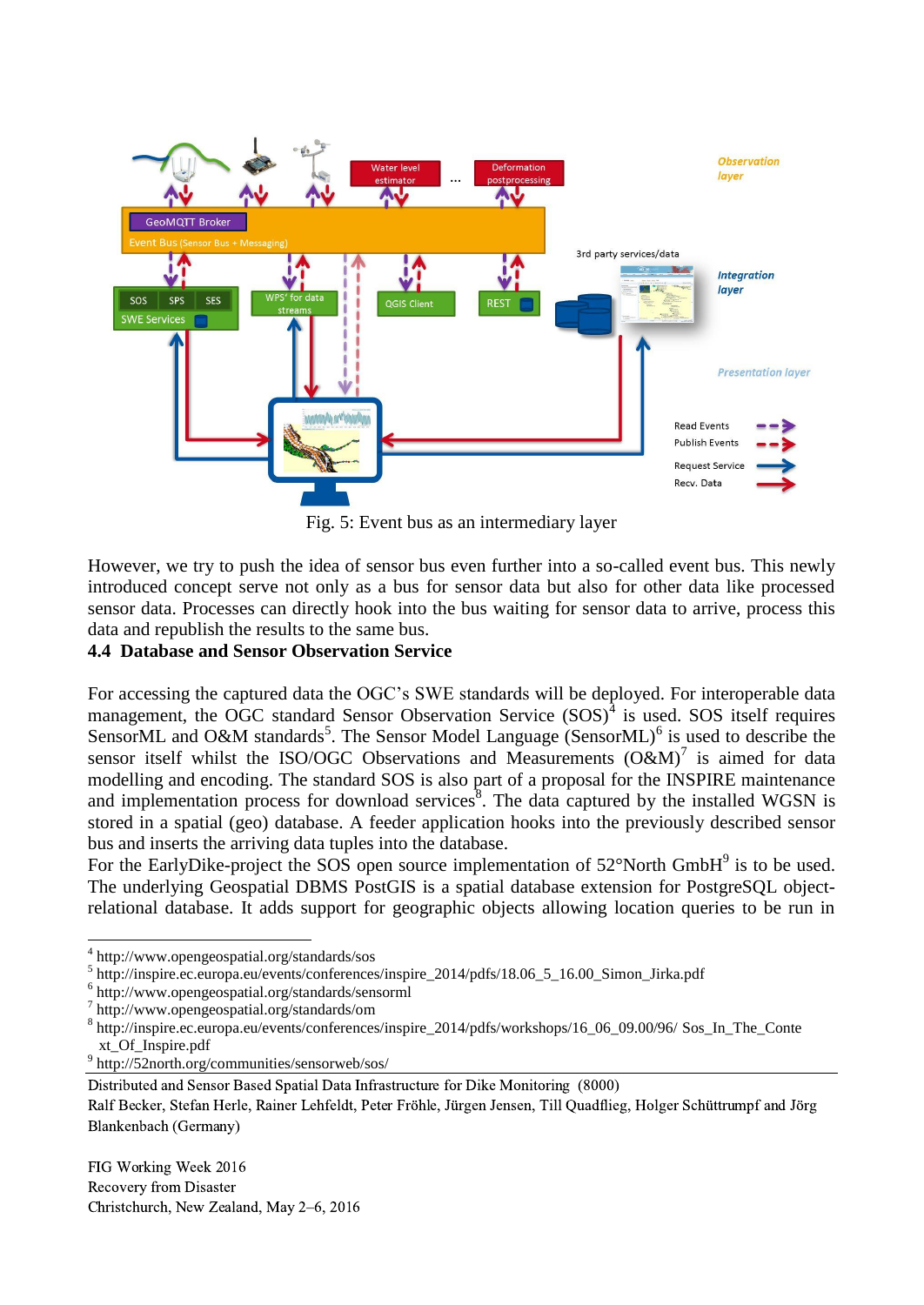$SQL^{10}$ . All used applications are free software according to the GNU General Public License (GNU  $GPL)^{11}$ .

### **4.5 Presentation Layer – GeoPortal**

The presentation layer is realized as central web-based information access point called "Dike GeoPortal". In general, the portal serves for the presentation of data and invocation of geoprocesses using WMS, WFS and Web Processing Services (WPS) (Fig. 6). Therefore, the free mapserver "Geoserver" is deployed providing WMS and WFS of own data stored in the geo database mentioned above. The geoportal is set up using the also free software libraries (e.g. OpenLayers<sup>12</sup> or GeoExt<sup>13</sup>). Base maps (topography, orthoimages on the landside, bathymetry on the seaside) will be received using WMS from data providers like the national authorities of the federals states for spatial base information respectively hydrological data. Further data, for example sea level and climate/weather will be collected by WFS from the responsible state institution like BSH respectively DWD. If necessary or more practical, we will also use SDIs like MDI-DE. Semantic information is presented in spatially referenced thematic maps overlayed by dynamic icons on top of the selected base map, Data windows will pop up if the icons are selected. Time-periods like water levels and gauges or temperature are visualized by dynamic tables and/or graphs. Data, measured by the installed WGSN and stored in the mentioned SOS-database, are accessed for presentation in the geoportal by the SOS requests like "GetObservation" or "GetResult". Thus the pure sensor data can be queried or specific requests e.g. for the last observed value or a graph of the values of a time-period can be performed. Simulation results are accessible via WMS, WFS or as a result of WPS.



Fig. 6: EarlyDike GeoPortal

- <sup>12</sup> http://openlayers.org/
- <sup>13</sup> http://geoext.org/

Distributed and Sensor Based Spatial Data Infrastructure for Dike Monitoring (8000) Ralf Becker, Stefan Herle, Rainer Lehfeldt, Peter Fröhle, Jürgen Jensen, Till Quadflieg, Holger Schüttrumpf and Jörg Blankenbach (Germany)

<sup>1</sup> <sup>10</sup> http://postgis.net/

<sup>11</sup> http://www.gnu.org/licenses/licenses.en.html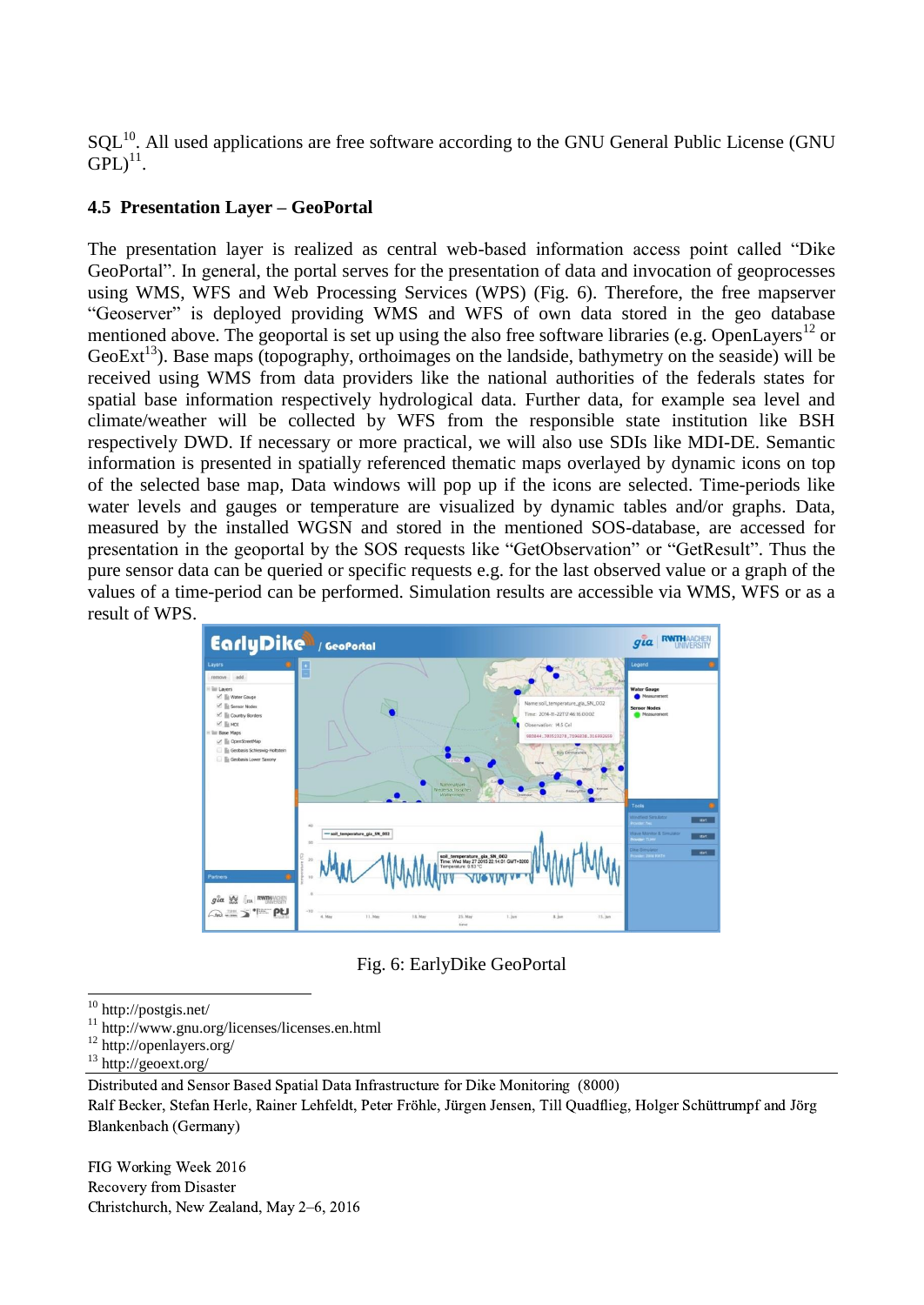For maximizing information efficiency, all connected data (own sensor data, external data and simulation results) are presented together in one coherent and spatially referenced matter. Thus, the web portal delivers descriptions (metadata), provides access, and enables the map-based visualization of all spatially referenced information. Besides the current situation, the state in the past can be observed by e.g. time series to analyze even sudden changes over time.

In addition, we will utilize adaptive software components (like OpenLayer mobile) to render the dike portal not only for desktop browser but also for mobile phones (e.g. smartphones). By developing mobile web forms, users are able to obtain an overview of all sensor values at a glance, e.g. in case of incoming alert notification. It is also conceivable to create profiles for addressing different user groups, e.g. granting access to selected content for public users or providing access to all data for expert users.

# **5. SUMMARY AND OUTLOOK**

The development of an SSDI is an essential part of an early warning system for floods and storm surges and enables the integration of all relevant data in a fully digital workflow including data capturing on-site, embedding external data sources as well as the inclusion of hydro engineering simulation tools. This leads to a completely novel approach for a holistic dike monitoring as a general basis for early warning systems. The outcome of the work packages will increase knowledge in geo information science since it directly affects future developments in geospatial standardization towards spatial modeling and spatial data integration, especially concerning water and hydraulic engineering.

The complete warning system will protect against uncontrolled flooding of wide areas. In the worst case of unavoidable dike failure, it will give early alert and inundation prediction. It will be implemented first on a test dike at the German coast of the North Sea. In case of a successful evaluation designated users are the German authorities for coastal protection in Schleswig-Holstein (LKN Husum) and in Lower Saxony (NLWKN Norden). They are corresponding partners in this project. Other dikes around the whole world may benefit from such an early warning system for saving lives and economic values.

### **ACKNOWLEDGEMENTS**

The EarlyDike project (http://www.earlydike.de/) is funded by the German Federal Ministry of Education and Research (BMBF) within the GEOTECHNOLOGIEN programme (03G0847A).

## **REFERENCES**

Akyildiz, I.F.; Vuran, M.C. (2010): Wireless Sensor Networks. John Wiley, West Sussex, UK,

Benedict, K. (2005): The Open Geospatial Consortium Web Map, Web Feature and Web Coverage Service Standards – an Overview. ESIP Federation Meeting, Mexico.

Distributed and Sensor Based Spatial Data Infrastructure for Dike Monitoring (8000) Ralf Becker, Stefan Herle, Rainer Lehfeldt, Peter Fröhle, Jürgen Jensen, Till Quadflieg, Holger Schüttrumpf and Jörg Blankenbach (Germany)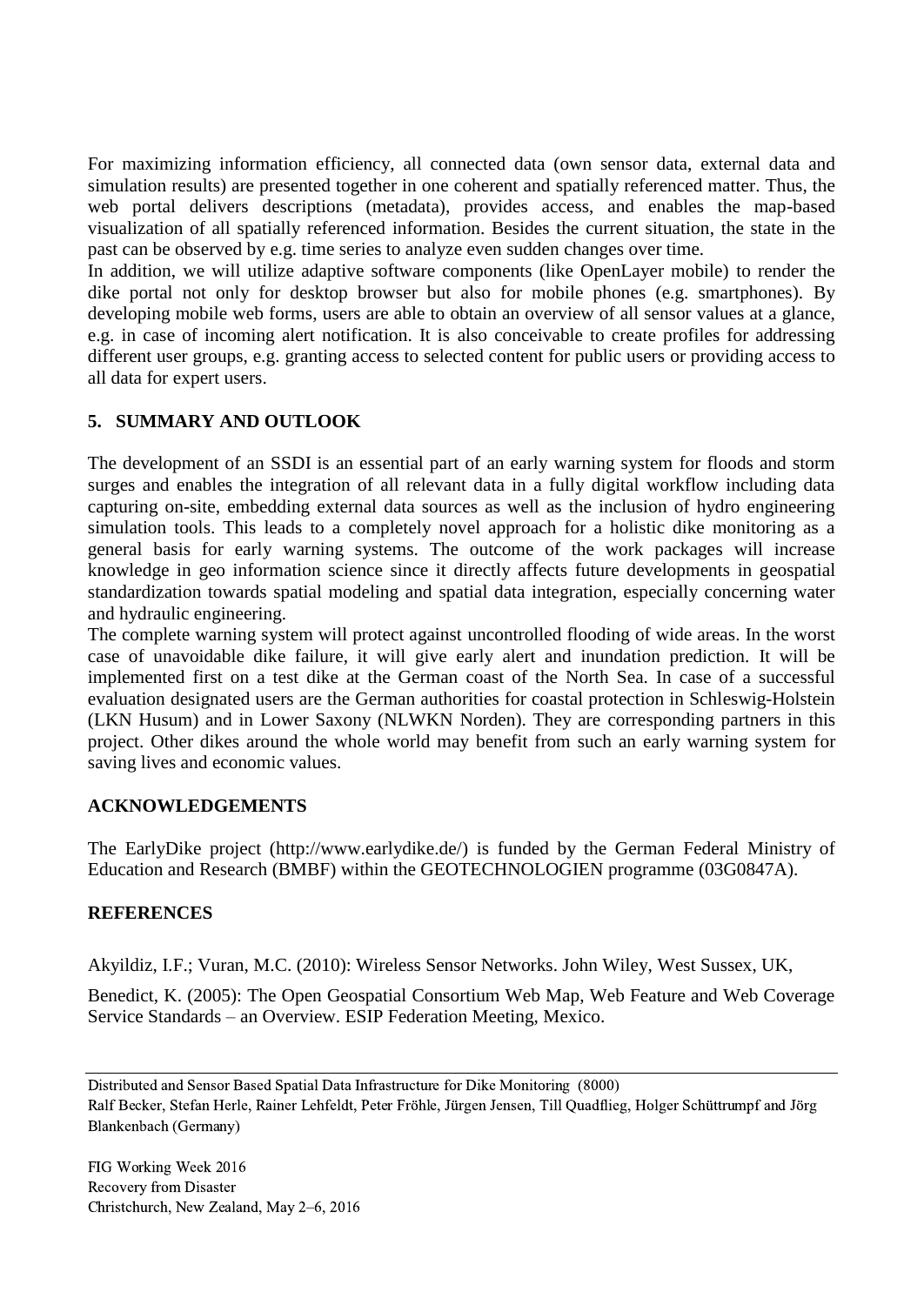Bernard, L.; Kanellopoulos, I.; Annoni, A. (2005): The European geoportal – one step towards the establishment of a European Spatial Data Infrastructure. Computers, environment and urban systems, 29(1).

Bocher, E., Neteler, M. (2012): Geospatial Free and Open Source Software in the 21st Century, Dordrecht.

Broering, A., Foerster, T., Jirka, S., Priess, C. (2010): Sensor Bus: An Intermediary Layer for Linking Geosensors and the Sensor Web. In: Proceedings of the  $1<sup>st</sup>$  International Conference on Computing for Geospatial Research and Application, COM.Geo'10, 21-23 June, Bethesda, MD, USA; ACM: New York. pp. 1-8.

Craglia, M.; Annoni, A. (2006): INSPIRE: an innovative approach to the development of spatial data infrastruc-tures in Europe. In: Proc. of GSDI World Conference, Santiago, Chile.

BKG (2013): Federal Agency for Cartography and Geodesy: Ad hoc reporting by INSPIRE AG to the GDI-DE Steering Committee (LG GDI-DE): INSPIRE Infrastructure for Spatial Information in Europe. Member State Report: Germany.

Groot, R. (2003): Geospatial Data Infrastructure: Concepts, Cases, and Good Practice, Oxford, UK,

Grothe, M., Kooijman, J. (eds.) (2008): Sensor Web Enablement. Netherlands Geodetic Commission, Netherlands, 2008

Harvey, F.; Iwaniak, A.; Coetzee, S; Cooper A.K. (2012): SDI Past, Present and Future: A Review and Status Assessment. In: Proc. of GSDI 13 World Conference, Quebec, Canada,

INSPIRE (2007): Directive 2007/2/EC of the European Parliament and of the Council of 14 March 2007 establishing an Infrastructure for Spatial Information in the European Community (INSPIRE), http://eur-lex.europa.eu/LexUriServ/LexUriServ.do?uri=CELEX:32007L0002:EN:NOT.

Iyengar, S. S.; Brooks, R. R. (2012): Distributed Sensor Networks. CRC Press: Boca Raton, USA.

Jirka, A; Bröring, A.; Stasch, C. (2009): Applying OGC Sensor Web Enablement to Risk Monitoring and Disaster Management. In: Proc. of GSDI 11 World Conference, Rotterdam, Netherlands.

Lehfeldt, R., Melles, J. (2011): Die Marine Dateninfrastruktur Deutschland MDI-DE. In: Karl-Peter Traub, Jörn Kohlus und Thomas Lüllwitz (Hg.): Geoinformationen für die Küstenzone. Norden Halmstad: Points Verlag (3), S. 107–116.

Pengel, B. et al. (2013): Flood Early Warning System: Sensors and Internet. In: IAHS Red Book N 357, Floods: From Risk to Opportunity. IAHS Publ. 357.

Rüh, C; Bill, R. (2012): Concepts, Models and Implementation of the Marine Spatial Data Infrastructure in Germany (MDI-DE). In: Proc. of ISPRS Congress, Sydney, Australia, 2012

Schleyer, A.; Luckhardt, T.; Thiel, F.,Welzel, R.-W. (2014): Geodateninfrastruktur. In: Kummer et al. (2014): Das Deutsche Vermessungs- und Geoinformationswesen – Band 2015. Wichmann Verlag, Heidelberg, S. 829-871, ISBN 978-3-87907-547-8

Distributed and Sensor Based Spatial Data Infrastructure for Dike Monitoring (8000)

Ralf Becker, Stefan Herle, Rainer Lehfeldt, Peter Fröhle, Jürgen Jensen, Till Quadflieg, Holger Schüttrumpf and Jörg Blankenbach (Germany)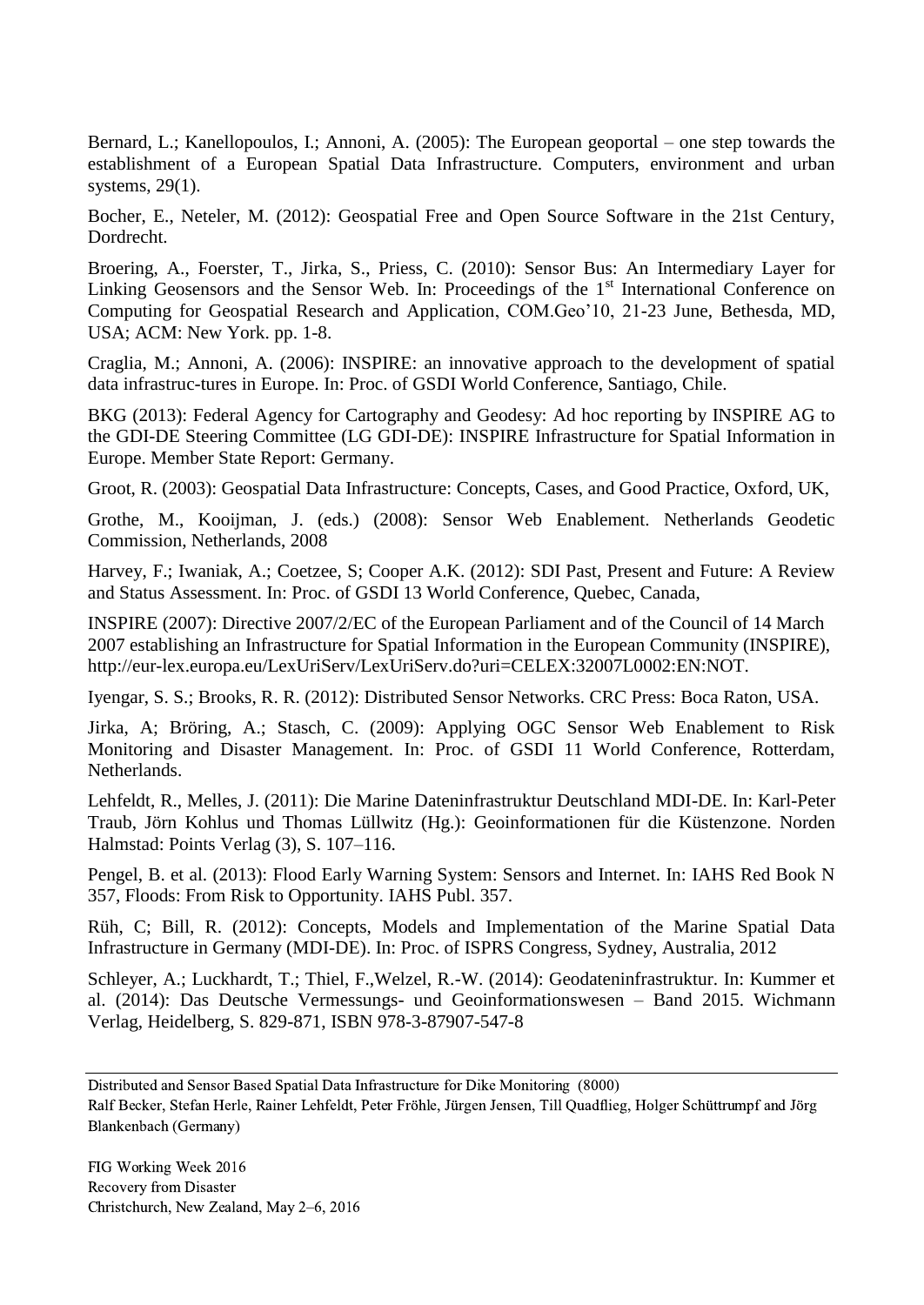Schüttrumpf, H. (2008): Aktuelle Entwicklungen im internationalen Küsteningenieurwesen - International Conference on Coastal Engineering. In: Korrespondenz Wasserwirtschaft : KW. - Hennef : GFA. - ISSN: 1616-430X, 1865-9926. - 1 (2008) 12, S./Art.: 664-665.

Spies, K.-H.; Heier, C. (2010): Sensor Web Enablement in der Wasserwirtschaft – Von der Hydrologie über das Monitoring zum Management. In: Schilcher (Hg.): Geoinformationssysteme: Beiträge zum 15. Münchner Fortbildungsseminar. abcverlag, Heidelberg,

Thomas, R. (2013): European Directive (2007/2/EC) INSPIRE - Update on INSPIRE Directive. UN Expert Group on Resource Classification, Fourth Session, 23- 26 April 2013. [https://www.unece.org/fileadmin/DAM/e](https://www.unece.org/fileadmin/DAM/)nergy/se/pp/unfc\_egrc/egrc4\_april2013/25\_april/5\_Thoma s\_INSPIRE.pdf

Walter, K., Nash, E. (2009): Coupling Wireless Sensor Networks and the Sensor Observation Service – Bridging the Interoperability Gap. In: Proc. of 12th AGILE International Conference on Geographic Information Science, Hannover, Germany.

### **CONTACTS**

Univ.-Prof. Dr.-Ing. Jörg Blankenbach Dr.-Ing. Ralf Becker M.Sc. Stefan Herle RWTH Aachen University Geodetic Institute and Chair for Computing in Civil Engineering & Geo Information Systems Mies-van-der-Rohe-Str. 1 D-52074 Aachen GERMANY Tel. + 49-241-80-95300  $Fax + 49-241-80-92142$ Email: {blankenbach | ralf.becker | herle}@gia.rwth-aachen.de Website: http://www.gia.rwth-aachen.de

Univ.-Prof. Dr.-Holger Schüttrumpf RWTH Aachen University Institute of Hydraulic Engineering and Water Resources Management Mies-van-der-Rohe-Str. 17 D-52056 Aachen GERMANY Tel. + 49-241-80-25262  $Fax + 49-241-80-22348$ Email: schuettrumpf@iww.rwth-aachen.de Website: http://www.iww.rwth-aachen.de

Dipl.-Ing. Till Quadflieg

Distributed and Sensor Based Spatial Data Infrastructure for Dike Monitoring (8000) Ralf Becker, Stefan Herle, Rainer Lehfeldt, Peter Fröhle, Jürgen Jensen, Till Quadflieg, Holger Schüttrumpf and Jörg Blankenbach (Germany)